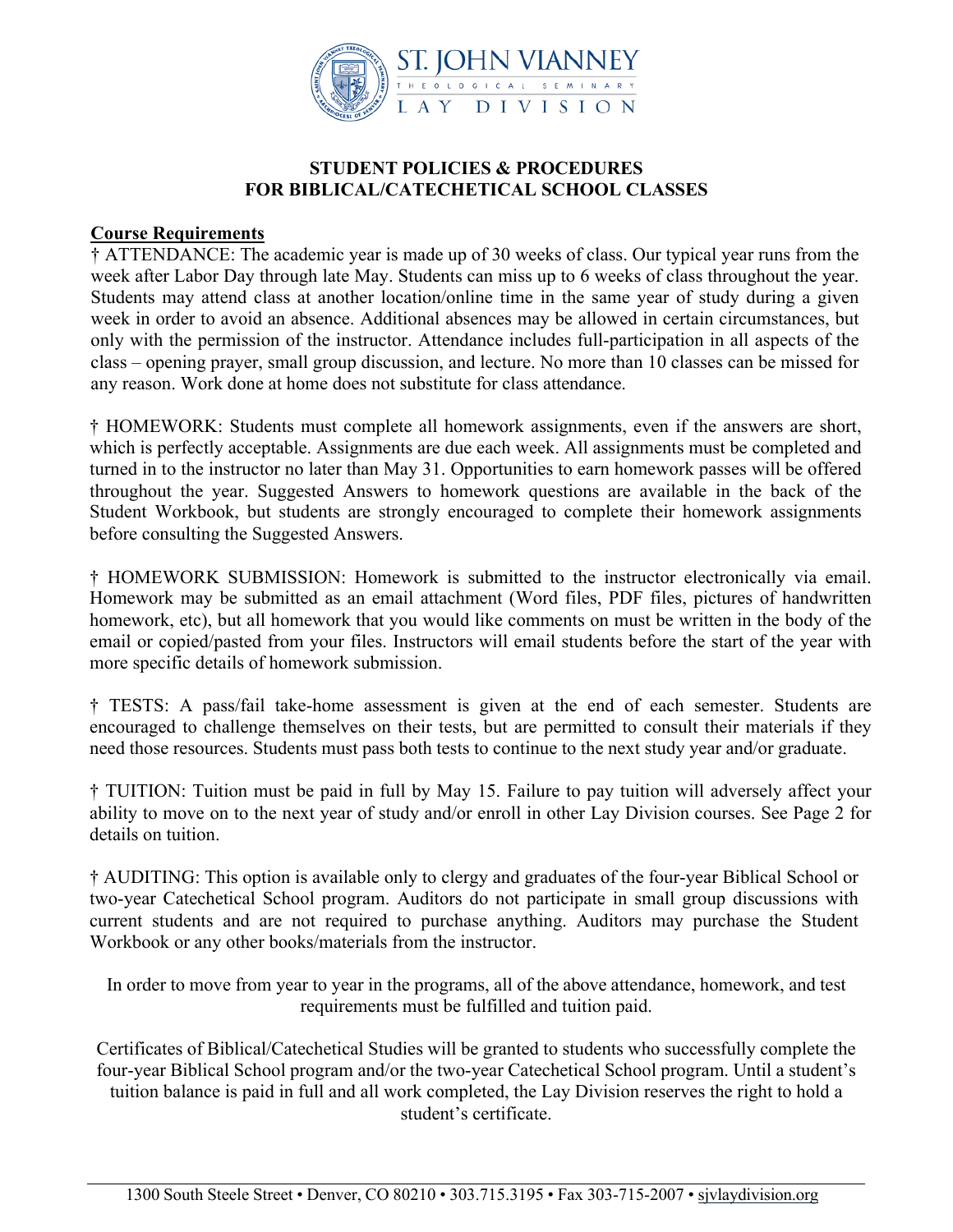

# **Tuition Payment Policies and Options**

† A \$25 non-refundable registration fee is due at the time of registration. The student is not officially registered for class until this payment has been made.

† The first tuition payment is due no later than September 15.

† The entire tuition balance must be paid by May 15. Failure to pay tuition will adversely affect your ability to move on to the next year of study and/or enroll in other Lay Division courses.

† Several tuition discounts are available. See our registration website for details.

† Tuition Assistance: Please contact the office for the Tuition Assistance Application (online form) if you have a true financial need. All financial awards and discounts are combined and limited to a maximum of 50% of the full class tuition (excludes registration fee). Because available funds are very limited, we ask that you request only the amount that you truly need. Deadline to submit your request form is September 1. You must be registered for class and have paid the \$25 registration fee to be considered for Tuition Assistance. Late submissions will be considered on a case-by-case basis; financial awards for late submissions may be limited to lesser amounts.

† Tuition payment options:

- o One payment by September 15.
- o Monthly payments, which can be set up to automatically deduct in your registration account.
- o Regardless of which method you choose, your first tuition payment must be paid by September 15 (excludes registration fee).

† Monthly email reminders: Students with a tuition balance will receive monthly email reminders from the office (around the 15th-20th of the month starting in September). If you are making your tuition payments on time, please disregard these monthly reminders.

† Payment can be made as follows:

- o Pay online through link on our website at https://sjvlaydivision.org/course-payment/ (available  $24/7$ ).
- o Mail check/money order directly to the office at the address below (made payable to "SJV Lay Division").
- o Call office to make payment over the phone (Amex, Discover, Mastercard, Visa accepted)
- o If your class meets in person, you may also give payment to your instructor. In this case, cash is also accepted.

† All tuition payments are non-refundable; exceptions may be considered on a case-by-case basis.

† It is the student's responsibility to monitor and manage his/her tuition account. If you believe there are any errors or discrepancies, please contact the office.

† Please consult your tax professional regarding questions as to possible tax credits for tuition payments. Please note: The SJV Lay Division is a non-degree granting institution.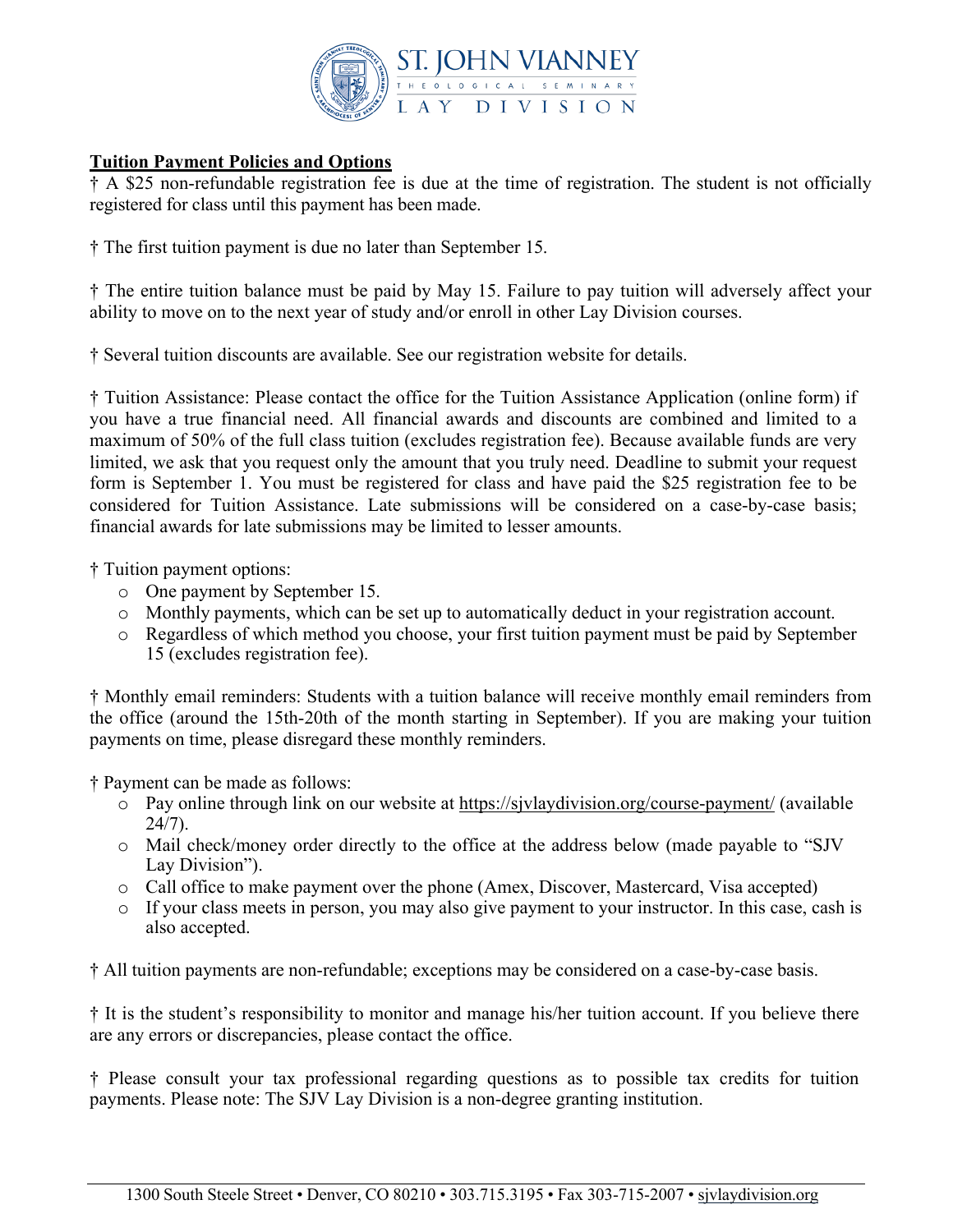

## **Online Classes**

† CONNECTING TO CLASS: Students will receive an email containing instructions and Zoom link to connect to class a few days before the start of the class. The same link will be used to connect every week. The link may not be shared with others, as we must justly observe the tuition that people are paying, as well as preserve the integrity of the curriculum. All students, whether registered for in person or online learning, will receive the link to connect for online class sessions.

† SIGN IN: For security and attendance reasons, you must connect to the session with your full name. Pseudonyms will not be admitted to the class.

† ONLINE SMALL GROUPS: Students must turn on their video and audio for the Small Group portion of class. Please be aware of appropriate dress/images/etc with your video on.

† REGISTRATIONS/HOUSEHOLD: People gathered together may watch/listen from the same device, but everybody watching/listening must be a paid registrant.

## **Miscellaneous Matters**

† MINIMUM CLASS ENROLLMENT: Our programs are committed to remaining at a parish location for the duration of the four-year Biblical School and two-year Catechetical School programs. To be good stewards of our limited resources, all classes are subject to a minimum enrollment and we regularly evaluate attendance for each class time. In the unfortunate situation that we must cancel a class location, it will be handled as follows:

- o If a new first year location does not meet our enrollment projections, we may merge that class with another location or transition the class to the online format. Students will be notified accordingly. Any tuition paid for a canceled location will be refunded should the schedule at a different location, or the online format, not work out for the student.
- o In the event that a subsequent year (i.e., CBS 2, 3, 4 or CCS 2) location drops below a sustainable enrollment level due to unusual attrition, we will evaluate suitable alternatives and may have to cancel that class location or transition the class to the online format. Students will be notified accordingly and any tuition paid for that following year may be refunded at the request of the student.

† SMALL GROUPS: The success of the Biblical and Catechetical School programs is due in part to the small group discussions. Through the small group format, students are able to form bonds of friendship and community in the common pursuit of study and prayer. Family members and spouses are separated in small groups to enable more discussion and engagement with other students.

† MINORS: Due to lecture content and small group discussions on mature and complicated life matters, only those aged 18 or older are received into the programs. High School aged teenagers are permitted to enroll in Enrichment Courses because these classes are lecture format and do not have small groups with adults.

† COPYRIGHTED MATERIAL: Student Workbook materials are proprietary information. No copyrighted materials are distributed in electronic format. Student may not reproduce any copies for use outside of the programs without written permission.